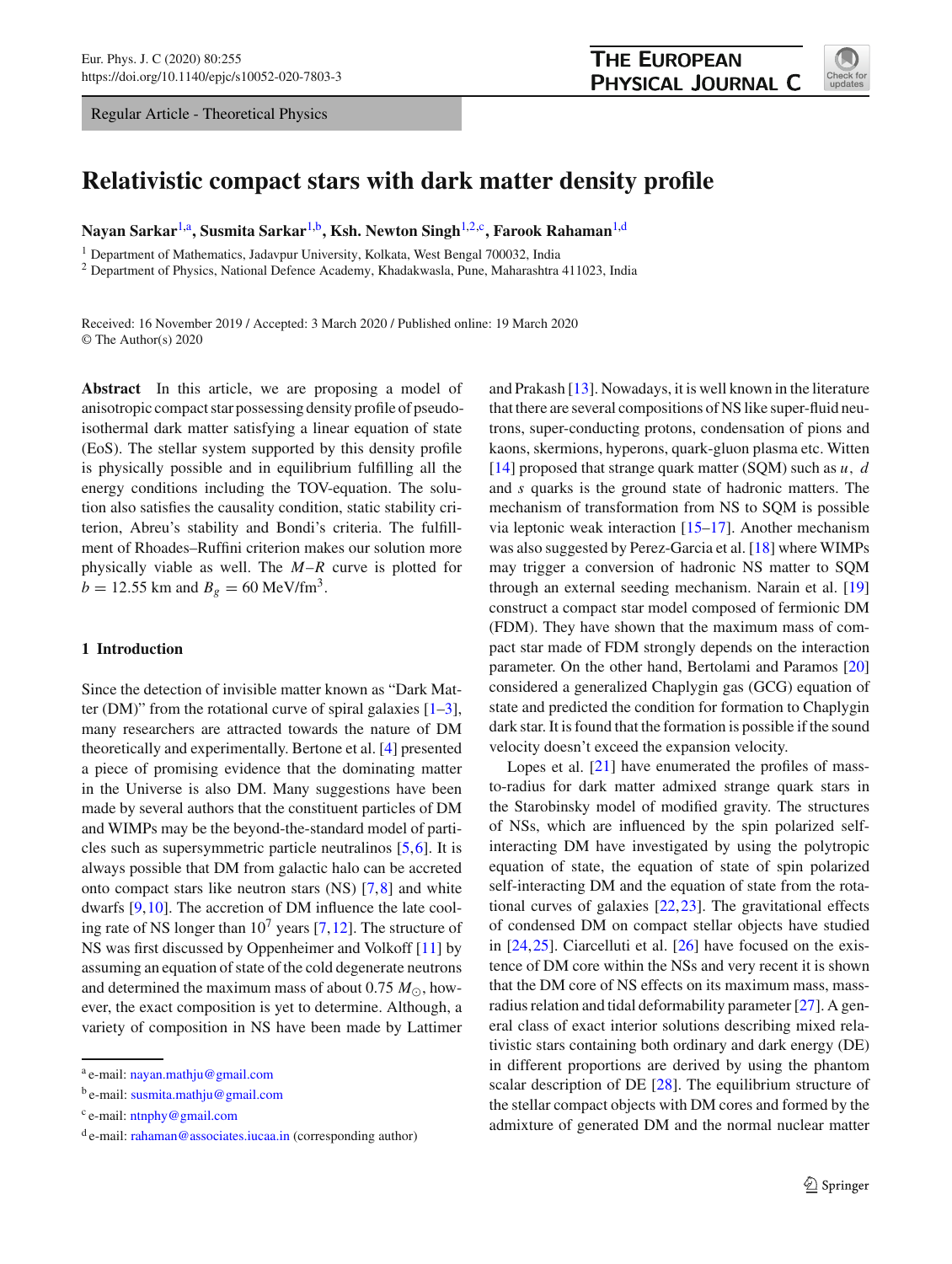has studied in [\[29](#page-11-26)[,30](#page-11-27)], respectively. Hadjimichef et al. [\[31\]](#page-11-28) have studied a DM compact star in the framework of the pseudo-complex general relativity.

In relativistic astrophysics, the presence of a mixture of fluids, rotational motion, superfluid, superconductor, magnetic field, phase transition are the causes of anisotropic nature of the fluid configuration. Herrera and Santos [\[32\]](#page-11-29) studied the physical consequences in celestial configuration due to anisotropy in details. Itoh [\[33\]](#page-11-30) suggested the possible existence of stable quarks stars due to the high density of compact stars. Moreover, Bodmer [\[34](#page-11-31)] shown that the quarks matter with *u*, *d* and *s* quarks is more stable than the nuclear matter. In the literature, there is a renowned MIT Bag Model, where quarks can be considered as free particles trapped inside the impenetrable hadronic sphere according to the quantum chromodynamics. The MIT Bag Model commands a simple linear equation of state  $p_r(r) = \frac{1}{3} {\rho(r) - 4B_g}$ , where  $B_g$  is known as the *bag* constant. The physical properties of compact stars have been studied by using the MIT Bag model equation of state in [\[35](#page-11-32)[–38\]](#page-11-33).

In this article, we have considered a generalized form of the pseudo-isothermal density profile of DM and MIT-bag model type linear equation of state (EoS) to study the structural characteristics of anisotropic fluid configurations, the anisotropy nature is widely accepted in the research community because of its more realistic nature. We are presenting theoretical investigations about astrophysical stellar systems namely, neutron stars or quark stars. The presented solution is compatible with the observed masses and radii of actual compact stars such as EXO 1785-248, Vela X-1, Cen X-3, LMC X-4 and 4U 1538-52. Very recently, after the observation of the event horizon, black hole / singularity is also one of the hot spots for researchers. As a part of our paper, the solution can also represent regular singularity for the certain value of  $\gamma$ . This is, in fact, a very interesting solution because solutions representing both singularity and non-singular compact star solution are very rare / few.

The content of the article has been designed as follows: we have set up the Einstein field equations for the spherically symmetric matter distribution in Sect. [2.](#page-1-0) In Sect. [3,](#page-2-0) we have determined the exact expressions of mass  $m(r)$ , compactness parameter  $u(r)$ , redial pressure  $p_r(r)$ , transverse pressure  $p_t(r)$ , anisotropic factor  $\Delta(r)$  and surface red-shift  $z_s$ with the help of a generalized form of the pseudo-isothermal density profile and linear equation of state(EoS). The Sect. [4](#page-4-0) contains the central values of the physical parameters and restriction of an assumed constant β. We have estimated the values of assumed constants and *bag* constant using boundary conditions in Sect. [5.](#page-4-1) The energy and equilibrium conditions are analyzed in Sects. [6](#page-5-0) and [7,](#page-5-1) respectively. The sta-bility analysis is made in Sect. [8](#page-6-0) via three subsections:  $(8.1)$ Velocity of sound along with Causality and Stability conditions, [\(8.2\)](#page-6-2) Stability condition with respect to the adiabatic index and [\(8.3\)](#page-7-0) Static stability condition with the help of Harrison–Zeldovich–Novikov criterion. The Sect. [9](#page-7-1) is about the moment of inertia and equation of state. Finally, the discussion and conclusion of our work have been made in Sect. [10](#page-8-0) into two subsections:  $(10.1)$  Graphical aspect and [\(10.2\)](#page-11-34) Numerical aspect.

# <span id="page-1-0"></span>**2 Einstein's field equations**

<span id="page-1-1"></span>We consider the line element to describe the interior of a static and spherically symmetric stellar configuration in *Sch*w*arzschild* coordinate system as:

$$
ds^{2} = -e^{\nu(r)}dt^{2} + e^{\lambda(r)}dr^{2} + r^{2}\left(d\theta^{2} + \sin^{2}\theta d\phi^{2}\right), \quad (1)
$$

where  $e^{v(r)}$ ,  $e^{\lambda(r)}$  are called metric coefficients, functions of the radial coordinate *r* only.

<span id="page-1-3"></span>In gravitational unit  $(G = c = 1)$ , the Einstein field equations can be written as:

$$
\mathcal{T}_{\mu\nu} = \frac{1}{8\pi} \left\{ \mathcal{R}_{\mu\nu} - \frac{1}{2} \mathcal{R} g_{\mu\nu} \right\},\tag{2}
$$

where  $\mathcal{R}_{\mu\nu}$ ,  $g_{\mu\nu}$ ,  $\mathcal{T}_{\mu\nu}$  and  $\mathcal{R}$  are the Ricci tensor, metric tensor, stress energy tensor and Ricci scalar, respectively.

<span id="page-1-2"></span>For an anisotropic DM matter distribution the energy momentum tensor can be written as:

$$
\mathcal{T}_{\mu\nu} = (\rho + p_t)U_{\mu}U_{\nu} - p_t g_{\mu\nu} + (p_r - p_t) \chi_{\mu} \chi_{\nu},\tag{3}
$$

where  $\rho = \rho(r)$ ,  $p_r = p_r(r)$  and  $p_t = p_t(r)$  are stand for the energy density, radial pressure and transverse pressure of fluid sphere, respectively and  $U^{\mu}U_{\mu} = -\chi^{\mu}\chi_{\mu} =$ 1,  $U^{\mu} \chi_{\mu} = 0$ .

For the metric  $(1)$  and energy momentum tensor  $(3)$ , the Einstein field Eq. [\(2\)](#page-1-3) takes the following form:

<span id="page-1-4"></span>
$$
\rho(r) = \frac{1}{8\pi} \left\{ \frac{1 - e^{-\lambda}}{r^2} + \frac{e^{-\lambda}\lambda'}{r} \right\},\tag{4}
$$

$$
p_r(r) = \frac{1}{8\pi} \left\{ \frac{e^{-\lambda} - 1}{r^2} + \frac{e^{-\lambda} v'}{r} \right\},\tag{5}
$$

$$
p_t(r) = \frac{e^{-\lambda}}{8\pi} \left\{ \frac{v''}{2} + \frac{v'^2}{4} - \frac{v'\lambda'}{4} + \frac{v' - \lambda'}{2r} \right\}.
$$
 (6)

The anisotropic factor is defined as  $\Delta(r) = p_t(r) - p_r(r)$ . The radial and transverse equation of parameters are defined as  $\omega_r(r) = p_r(r)/\rho(r)$  and  $\omega_t(r) = p_t(r)/\rho(r)$ , these two are most important tools in the study of anisotropic matter configuration and they satisfy the condition 0 <  $\omega_r(r)$ ,  $\omega_t(r)$  < 1 for physical matter distribution [\[39](#page-11-35)].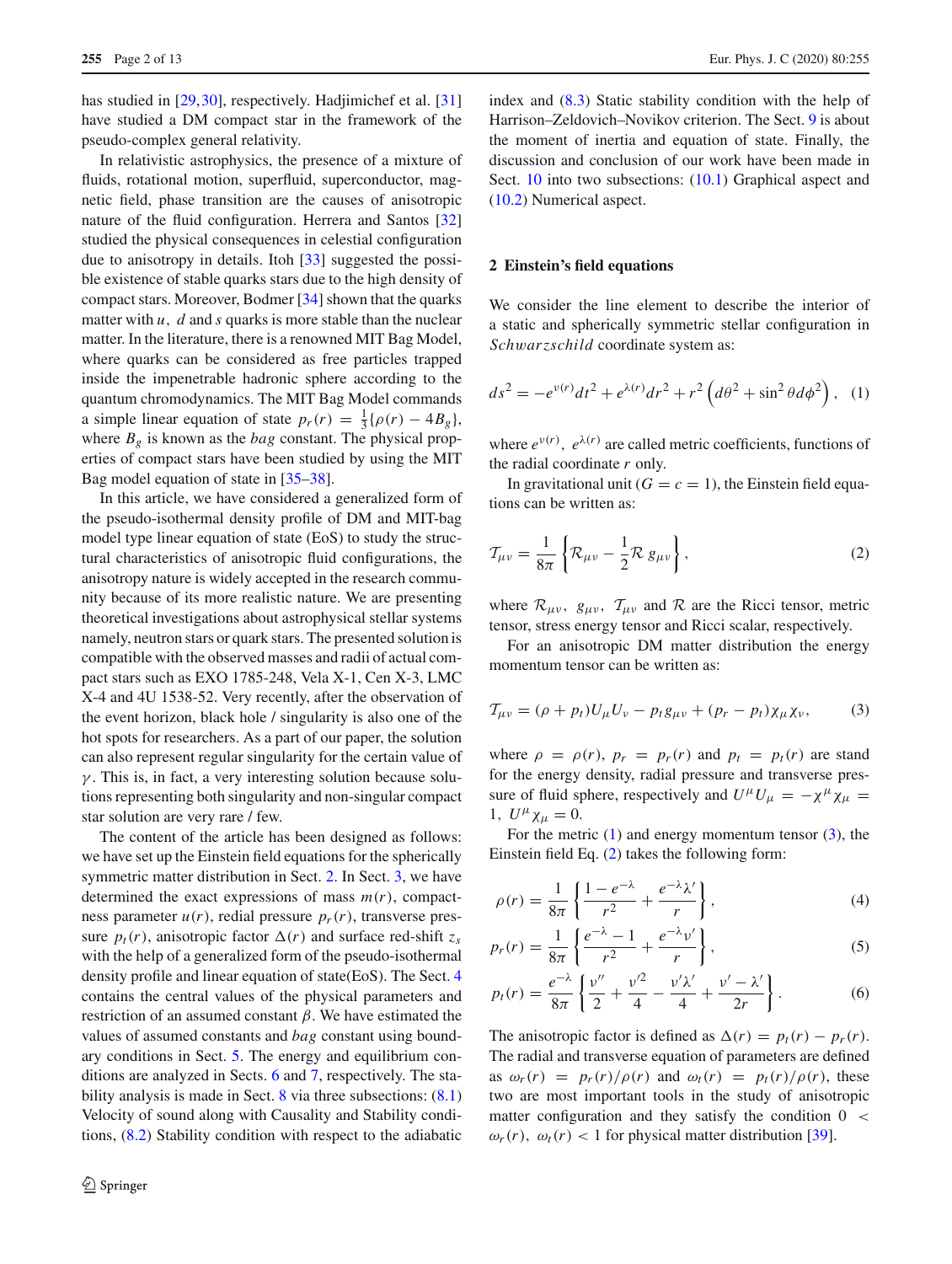The scalar curvature (or the Ricci scalar) for the line ele-ment[\(1\)](#page-1-1) is given by

$$
\mathcal{R} = \frac{2}{r^2} - \frac{e^{-\lambda(r)}}{2r^2} \bigg[ 4 + 4rv'(r) + r^2(v'(r))^2 + 2r^2v''(r) - r\lambda'(r)(4 + rv'(r)) \bigg].
$$
\n(7)

# <span id="page-2-0"></span>**3 Anisotropic solutions with pseudo-isothermal density profile**

We consider a couple of generalized form of the pseudoisothermal density profile of dark matter (DM) and linear equation of state (EoS) to study the physical properties of anisotropic compact stars formed by physical DM:

<span id="page-2-1"></span>
$$
\rho(r) = a \left[ 1 + \left(\frac{r}{b}\right)^2 \right]^{-\gamma},\tag{8}
$$

$$
p_r(r) = \alpha \rho(r) - \beta,\tag{9}
$$

where *a* (km<sup>-2</sup>), *b* (km),  $\alpha$ ,  $\beta$  (km<sup>-2</sup>) and  $\gamma$  are non-zero positive constants.

In the year 1986, Kent [\[40](#page-11-36)] proposed the density profile [\(8\)](#page-2-1) for  $\gamma = 1$  and later Spano et al. [\[41\]](#page-11-37) used this density profile for  $\gamma = 1.5$ . In our study, we shall consider  $\gamma$  as a generalized parameter along with the values corresponding to the Kent density profiles. The similar form of Eq. [\(9\)](#page-2-1) to the MIT bag model equation of state (EoS) yields the bag constant for our model is  $B_g = \frac{3}{4}\beta$ .

**Motivation** The anisotropic compact stars are highly dense objects, which have huge curiosity to know the exact details of its internal compositions including its density profile. Therefore, we were motivated to investigate the properties of compact stars with the density profile of pseudo-isothermal DM and seek for new results. The density profile [\(8\)](#page-2-1) is finite and monotonically decreasing in nature for positive values of  $\gamma$  within the stellar interior.

Now, the mass of stellar configuration can be obtained as:

$$
m(r) = 4\pi \int_0^r r'^2 \rho(r') dr' = \frac{4}{3} \pi a r^3 H(r), \qquad (10)
$$

where  $H(r) = {}_2F_1\left[\frac{3}{2}, \gamma, \frac{5}{2}, -\left(\frac{r}{b}\right)^2\right]$  and  ${}_2F_1$  is the usual hypergeometric function, defined as

$$
{}_2F_1(j, k; l; w) = \sum_{i=0}^{\infty} \frac{(j)_i(k)_i}{(l)_i} \frac{w^i}{i!},
$$
\n(11)

Here  $(x)_n$  is the Pochhammer symbol, which is defined as

$$
(x)_i = \begin{cases} 1 & \text{for } i = 0\\ x(x+1)\dots(x+i-1) & \text{for } i > 0. \end{cases}
$$
 (12)



<span id="page-2-5"></span>**Fig.** 1  $e^{v(r)}$  and  $e^{-\lambda(r)}$  are plotted with respect to the radial coordinate *r* for the compact star EXO 1785-248 corresponding to values of constants given in Table [2](#page-9-1)

Therefore, the compactness parameter is obtained as

$$
u(r) = \frac{2m(r)}{r} = \frac{8}{3}\pi a r^2 H(r).
$$
 (13)

In the *Sch*w*arzschild* coordinate, we can define a metric coefficient function

<span id="page-2-2"></span>
$$
e^{-\lambda(r)} = 1 - \frac{2m(r)}{r} = 1 - \frac{8}{3}\pi ar^2 H(r),\tag{14}
$$

On using Eqs.  $(8)$ – $(9)$ , we get the expression of radial pressure

<span id="page-2-3"></span>
$$
p_r(r) = a\alpha \left[ 1 + \left(\frac{r}{b}\right)^2 \right]^{-\gamma} - \beta. \tag{15}
$$

On imposing Eqs.  $(14)$ – $(15)$  in Eq.  $(5)$  we get

<span id="page-2-4"></span>
$$
v'(r) = \frac{8\pi r \left[3a\alpha \left(1 + \frac{r^2}{b^2}\right)^{-\gamma} - 3\beta + aH(r)\right]}{3 - 8a\pi r^2 H(r)}.
$$
 (16)

One can see that the above expression for  $v'(r)$  is very complicated due to the presence of a hypergeometric function  $H(r)$  and therefore, finding the exact solution is impractical. For this reason, we have solved Eq. [\(16\)](#page-2-4) numerically and provide a graphical representation for  $e^{v(r)}$  in Fig. [1.](#page-2-5) From Fig. [1,](#page-2-5) we can see that  $e^v$  and  $e^{-\lambda}$  meet at the surface showing the boundary is matched.

The expressions for transverse pressure and anisotropic factor are obtained in the following forms:

$$
p_t(r) = \left(1 + \frac{r^2}{b^2}\right)^{-2\gamma} \left[3a\chi_1 - 3\beta(r^2 + b^2) \times (2\pi\beta r^2 - 1) - 2a\pi r^2 H(r)\chi_2 - 6\pi \chi_3\right]
$$

$$
\times \left[ (r^2 + b^2)(8\pi a r^2 H(r) - 3) \right]^{-1}, \qquad (17)
$$

$$
\Delta(r) = \left(1 + \frac{r^2}{b^2}\right)^{-2\gamma} \left[3a\chi_1 - 3\beta(r^2 + b^2)\right]
$$

<sup>2</sup> Springer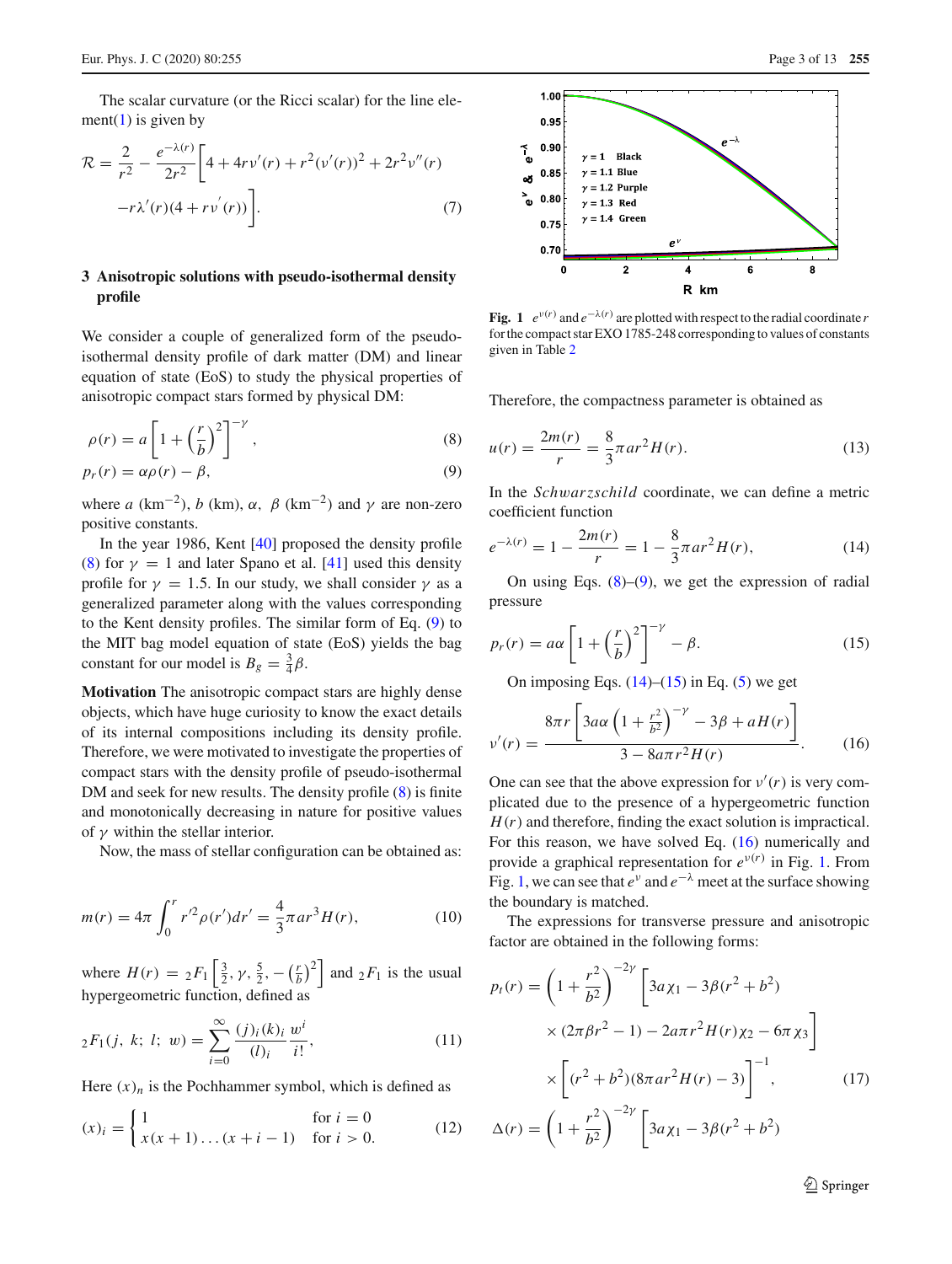

<span id="page-3-0"></span>**Fig. 2** The energy density is plotted with respect to the radial coordinate *r* for the compact star EXO 1785-248 corresponding to values of constants given in Table [2](#page-9-1)



<span id="page-3-1"></span>**Fig. 3** The radial and transverse pressures are plotted with respect to the radial coordinate *r* for the compact star EXO 1785-248 corresponding to values of constants given in Table [2](#page-9-1)

$$
\times (2\pi\beta r^2 - 1) - 2a\pi r^2 H(r) \chi_2 - 6\pi \chi_3
$$

$$
\times \left[ (r^2 + b^2)(8\pi a r^2 H(r) - 3) \right]^{-1} + \beta
$$

$$
-a\alpha \left[ 1 + \left(\frac{r}{b}\right)^2 \right]^{-\gamma}, \qquad (18)
$$

whereas

$$
\chi_1 = \left(1 + \frac{r^2}{b^2}\right)^{\gamma} \left[(r^2 + b^2)\left\{2\pi\beta r^2(1 + 2\alpha) - \alpha\right\}\right]
$$
  
+ $\alpha \gamma r^2$ ],  

$$
\chi_2 = \left(1 + \frac{r^2}{b^2}\right)^{\gamma} \left[4a\alpha\gamma r^2 + a(1 - 3\alpha)(r^2 + b^2) + 3\beta(r^2 + b^2)\left(1 + \frac{r^2}{b^2}\right)^{\gamma}\right],
$$
  

$$
\chi_3 = \alpha(1 + \alpha)a^2r^2(r^2 + b^2).
$$
 (19)

The exact behaviors of density, radial and transverse pressures, equation of state parameters and anisotropy are shown in Figs. [2,](#page-3-0) [3,](#page-3-1) [4,](#page-3-2) [5,](#page-3-3) [6](#page-4-2) corresponding to  $\gamma = 1, 1.1, 1.2, 1.3, 1.4$ respectively. We have used these values of  $\gamma$  for all graphical representations of our solutions. The density is positive,



<span id="page-3-2"></span>**Fig. 4** The equation of state parameters are plotted with respect to the radial coordinate *r* for the compact star EXO 1785-248 corresponding to values of constants given in Table [2](#page-9-1)



<span id="page-3-3"></span>**Fig. 5** The anisotropic factor is plotted with respect to the radial coordinate *r* for the compact star EXO 1785-248 corresponding to values of constants given in Table [2](#page-9-1)

maximum at the centre and decreasing towards the surface of the fluid sphere (see Fig. [2\)](#page-3-0). The radial pressure and transverse pressure both are positive and maximum at the center. Moreover, the radial pressure is decreasing towards the surface of compact star and vanishes at the surface, clear from Fig. [3.](#page-3-1) Figure [5](#page-3-3) indicates that the anisotropic factor is positive for our solutions. Both the equations of state parameters are within the required region  $0 < \omega_r(r)$ ,  $\omega_t r < 1$ , Fig. [4.](#page-3-2) Also, the behaviors of mass function and compactness parame-ter are shown in Fig. [6.](#page-4-2) The parameter  $\eta(r) = \frac{p_r(r)}{p_r(r)}$  $\frac{p_r(r)}{p_t(r)}$  is an important parameter and with respect to  $\eta(r)$  we can analyzed the effects of the presence of anisotropy in equilibrium configurations as similar of Newtonian treatment. we have shown the variation of  $\eta(r)$  in Fig. [7,](#page-4-3) which represents that the anisotropic force is positive throughout the fluid sphere i.e. outward directed as similar to the result in Fig. [5.](#page-3-3) The graphical representation of scalar curvature for our solution is shown in Fig. [8](#page-4-4) and it shows that the scalar curvature as required is positive and monotonically decreasing in nature against the radial coordinate *r*. We, therefore, can say that all the physical parameters involved in our solutions are physically well-behaved.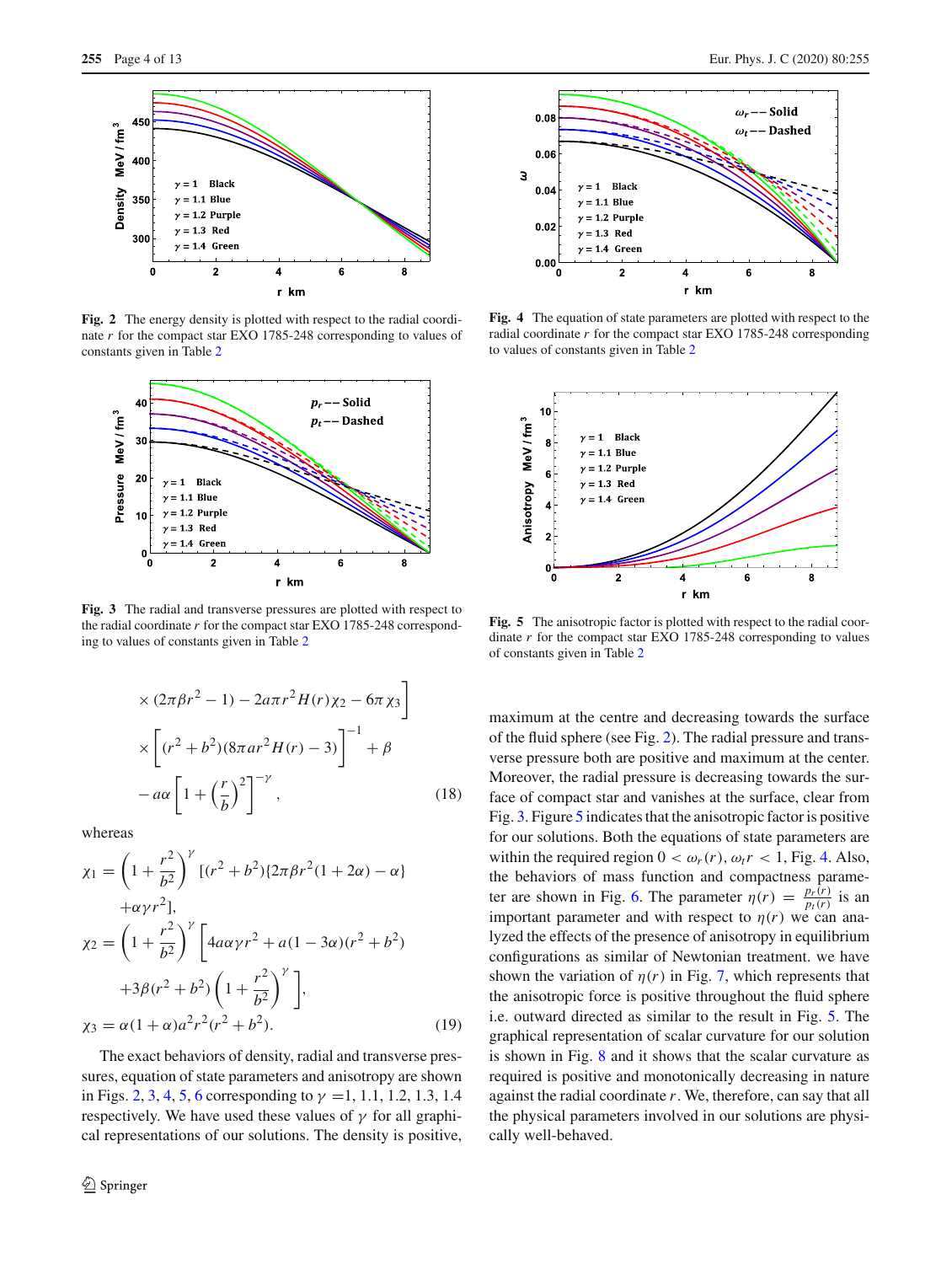

<span id="page-4-2"></span>**Fig. 6** The mass and compactness parameter are plotted with respect to the radial coordinate *r* for the compact star EXO 1785-248 corresponding to values of constants given in Table [2](#page-9-1)



<span id="page-4-3"></span>**Fig. 7** The parameter  $\eta(r)$  is plotted with respect to the radial coordinate *r* for the compact star EXO 1785-248 corresponding to values of constants given in Table [2](#page-9-1)



<span id="page-4-4"></span>**Fig. 8** The scalar curvature is plotted with respect to the radial coordinate *r* for the compact star EXO 1785-248 corresponding to values of constants given in Table [2](#page-9-1)

The expression for surface red-shift is given as

$$
z_s = e^{\frac{\lambda(R)}{2}} - 1 = \left\{ 1 - \frac{8}{3}\pi aR^2 H(R) \right\}^{-\frac{1}{2}} - 1.
$$
 (20)

The numerical value of surface red-shift is given in Table [3,](#page-10-0) which is constant for each considered compact star i.e. independent of  $\gamma$ .

### <span id="page-4-0"></span>**4 Values of physical parameters at the center**

The central values of energy density and pressures must be positively finite for ensuring the physical acceptability of the solutions. For our solutions, the central values of density and pressures are obtained as:

<span id="page-4-5"></span>
$$
\rho_c = a > 0,\tag{21}
$$

$$
p_{rc} = p_{tc} = a\alpha - \beta > 0. \tag{22}
$$

For satisfying the Zeldovich's criterion by any physical fluid [\[42](#page-11-38)], we can get  $p_{rc}/\rho_c \leq 1$ , which implies

<span id="page-4-6"></span>
$$
\beta \ge a(\alpha - 1),\tag{23}
$$

Therefore, Eqs.  $(22)$  and  $(23)$  simultaneously yield a boundary representing constraint on  $\beta$  in the following form:

$$
a(\alpha - 1) \le \beta < a\alpha. \tag{24}
$$

## <span id="page-4-1"></span>**5 Determination of constants using boundary conditions**

For obtain the values of important assumed constants, we match our interior solutions with the exterior *Sch*w*arzschild* solutions at the surface  $r = R$  of the fluid sphere. The exterior *Sch*w*arzschild* solutions given by

$$
ds^{2} = -\left(1 - \frac{2M}{r}\right)dt^{2} + \left(1 - \frac{2M}{r}\right)^{-1}dr^{2} + r^{2}(d\theta^{2} + \sin^{2}\theta d\phi^{2}),
$$
\n(25)

where the surface radius *R* must be greater than 2*M* to avoiding the singularity.

Therefore, the continuous behavior of metric coefficient at the surface  $r = R$  of fluid sphere yields the following equation:

<span id="page-4-7"></span>
$$
e^{-\lambda(R)} = \left(1 - \frac{2M}{R}\right),\tag{26}
$$

Further, the radial pressure vanishes at the surface, which implies

<span id="page-4-8"></span>
$$
a\alpha \left[1 + \left(\frac{R}{b}\right)^2\right]^{-\gamma} - \beta = 0,\tag{27}
$$

On using the boundary conditions  $(26)$ – $(27)$ , we get the values of *a* and  $\alpha$  in terms of  $\beta$ ,  $b$ ,  $\gamma$  and the radius *R* and mass *M* of compact star as:

$$
a = \frac{3M}{4\pi R^3 H(R)},\tag{28}
$$

$$
\alpha = \frac{\beta}{a} \left( 1 + \frac{R^2}{b^2} \right)^{\gamma} \tag{29}
$$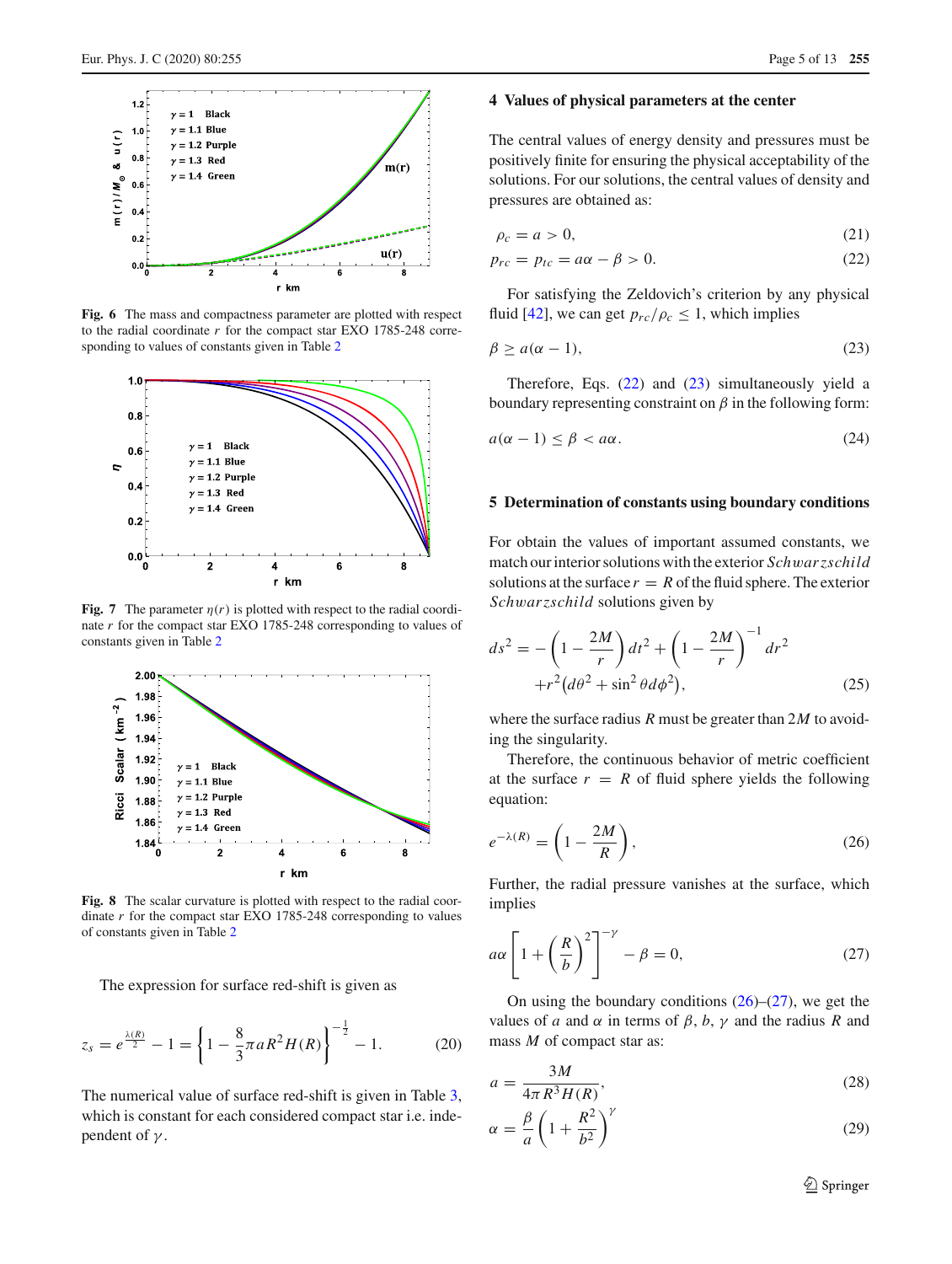and we know that  $\beta = 4B_g/3$ . To design a realistic EoS, we chose the widely acceptable value of  $B_g$  as 60 MeV/fm<sup>3</sup> and *b* as per physical validity.

#### <span id="page-5-0"></span>**6 Energy conditions**

The physical mass distribution must satisfy all the energy conditions within its interior accordingly. The energy conditions are **(i)** Null energy condition (NEC), **(ii)** Weak energy condition (WEC) and **(iii)** Strong energy condition (SEC). All these energy conditions can be presented by following inequalities [\[43,](#page-11-39)[44\]](#page-11-40):

$$
NECr: \rho(r) - pr(r) \ge 0,
$$
  
\n
$$
NECt: \rho(r) - pt(r) \ge 0,
$$
  
\n
$$
WECr: \rho(r) \ge 0, \ \rho(r) - pr(r) \ge 0,
$$
  
\n
$$
WECt: \rho(r) \ge 0, \ \rho(r) - pt(r) \ge 0,
$$
  
\n
$$
SEC: \rho(r) - pr(r) - 2pt(r) \ge 0.
$$
\n(30)

The graphical representations of L.H.Ss of all the above inequalities are shown in Fig. [9.](#page-5-2) From Fig. [9](#page-5-2) along with Fig. [2](#page-3-0) we can see that our solutions satisfy all the mentioned energy conditions within the stellar interior. Consequently, our solutions represent the DM configuration, which is also physical in nature.

#### <span id="page-5-1"></span>**7 Equilibrium analysis**

Here, we are going to verify the equilibrium condition of the matter configuration represented by our solutions. Any anisotropic celestial fluid distribution is in equilibrium position under the action of three different forces, which are gravitational force, hydrostatics force and anisotropic force. The equilibrium position of any fluid configuration can be analyzed by satisfying the generalized Tolman–Oppenheimer– Volkoff (TOV) equation. The generalized TOV equation is of the following form:

<span id="page-5-3"></span>
$$
-\frac{M_g(r)(\rho + p_r)}{r}e^{\{\nu(r) - \lambda(r)\}/2} - \frac{dp_r}{dr} + \frac{2}{r}(p_t - p_r) = 0,
$$
\n(31)

where  $M_g(r)$  stands for the gravitational mass of the fluid sphere of radius *r*. The exact form of  $M_g(r)$  can be derived with the help of the *T olman*-*W hittaker* formula and the Einstein field equations and it is defined as

$$
M_g(r) = 4\pi \int_0^r r^2 e^{\frac{v+\lambda}{2}} (T_t^t - T_r^r - T_\theta^\theta - T_\phi^\phi) dr, \qquad (32)
$$



<span id="page-5-2"></span>**Fig. 9** The energy conditions are plotted with respect to the radial coordinate *r* for the compact star EXO 1785-248 corresponding to values of constants given in Table [2](#page-9-1)

On using Eqs.  $(4)$ – $(6)$ , the expression for gravitational mass  $M_g(r)$  becomes in the following form:

$$
M_g(r) = \frac{1}{2} r e^{(\lambda - \nu)/2} \nu'.
$$
 (33)

Plugging the value of  $M_g(r)$  in Eq. [\(31\)](#page-5-3), the TOV equation reduces as

$$
-\frac{v'}{2}(\rho + p_r) - \frac{dp_r}{dr} + \frac{2}{r}(p_t - p_r) = 0.
$$
 (34)

The above equation can be written as

$$
F_g(r) + F_h(r) + F_a(r) = 0,
$$
\n(35)

where

$$
F_g(r) = -\frac{v'}{2}(\rho + p_r),
$$
 is called gravitational force,  

$$
F_h(r) = -\frac{dp_r}{dr},
$$
 is called hydrostatics force,  

$$
F_a(r) = \frac{2\Delta}{r},
$$
 is called anisotropic force.

For our solutions, the closed forms of these three forces are obtained as:

$$
F_g(r) = 4\pi r \left(1 + \frac{r^2}{b^2}\right)^{-2\gamma} (a + a\alpha - \beta) \left[3a\alpha + \left(1 + \frac{r^2}{b^2}\right)^{\gamma} (aH(r) - 3\beta)\right]
$$
  

$$
\times \left[8\pi a r^2 H(r) - 3\right]^{-1},
$$
  

$$
F_h(r) = \frac{2a\alpha \gamma r}{b^2} \left(1 + \frac{r^2}{b^2}\right)^{-1-\gamma}, \qquad (36)
$$
  

$$
F_a(r) = 2r \left(1 + \frac{r^2}{b^2}\right)^{-2\gamma} \left[6\pi a^2 \alpha (1 + \alpha)(r^2 + b^2) +6\pi F_1 - 3aF_2 + 2H(r)F_3\right] \qquad (37)
$$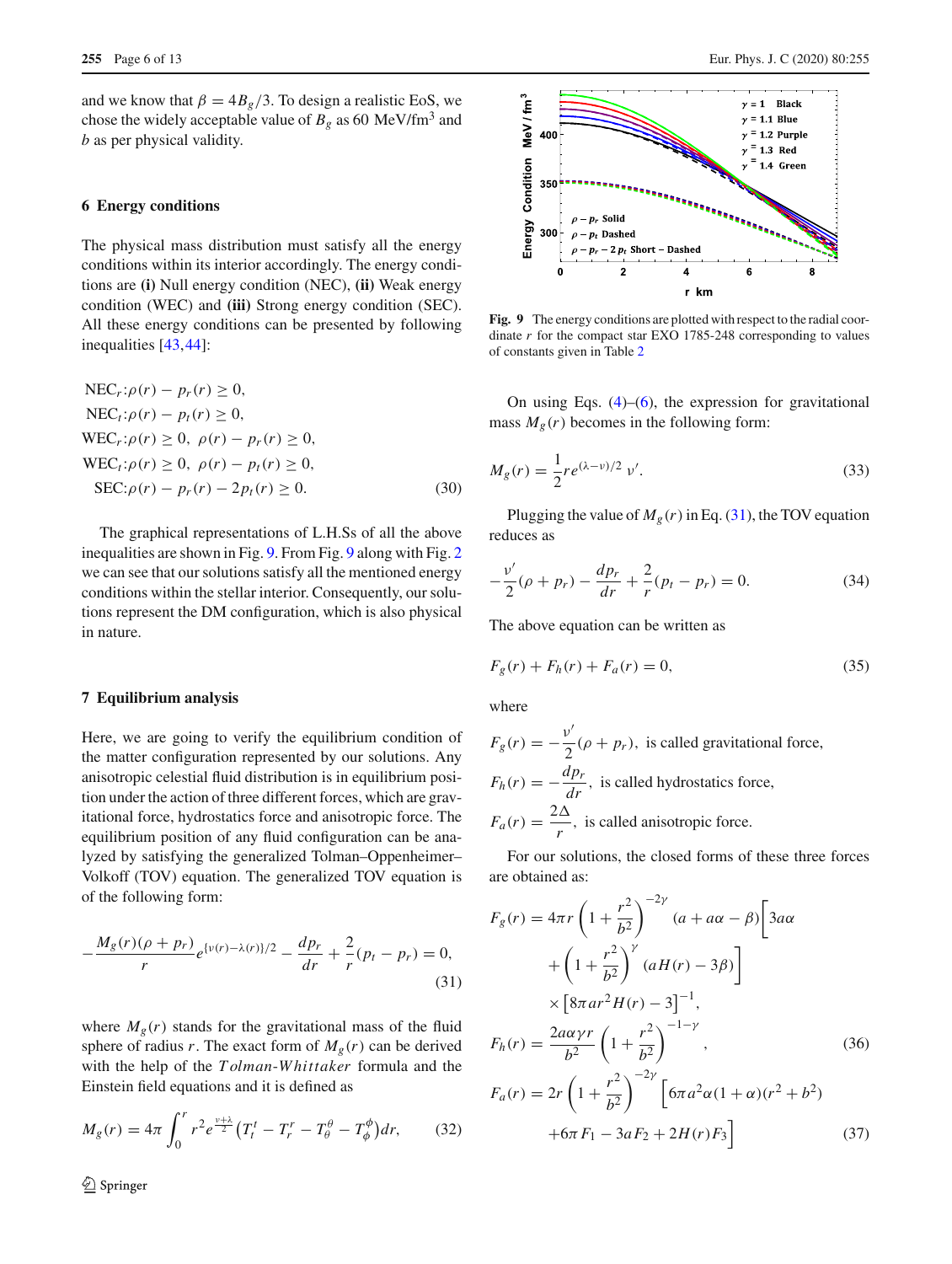

<span id="page-6-3"></span>Fig. 10 The acting forces are plotted with respect to the radial coordinate *r* for the compact star EXO 1785-248 corresponding to values of constants given in Table [2](#page-9-1)

$$
\times \left[ (r^2 + b^2)(3 - 8\pi a r^2 H(r)) \right]^{-1}.
$$
 (38)

whereas

$$
F_1 = \beta^2 (r^2 + b^2) \left( 1 + \frac{r^2}{b^2} \right)^{2\gamma},
$$
  
\n
$$
F_2 = \left( 1 + \frac{r^2}{b^2} \right)^{\gamma} \{ 2\pi (1 + 2\alpha) \beta (r^2 + b^2) + \alpha \gamma \},
$$
  
\n
$$
F_3 = a\pi \left( 1 + \frac{r^2}{b^2} \right)^{\gamma} \left[ a(1 + \alpha)(r^2 + b^2) + 4a\alpha \gamma r^2 - \beta (r^2 + b^2) \left( 1 + \frac{r^2}{b^2} \right) \right].
$$
\n(39)

Figure [10](#page-6-3) shows that the mass distribution represented by our solutions is in equilibrium state by satisfying the TOV equation.

## <span id="page-6-0"></span>**8 Stability analysis**

Here we shall focus on the stability analysis for our model via stability factor, adiabatic index and Harrison–Zeldovich– Novikov's static stability condition.

# <span id="page-6-1"></span>8.1 Velocity of sound

• **The causality condition:** The causality condition states that whenever sound passes through within a physical compact star then its radial and transverse velocities must be less than the velocity of light, the maximum velocity in GTR. Otherwise, matter configuration will not be physical. The square of radial velocity  $\{v_r(r)\}^2$  and transverse velocity  $\{v_t(r)\}^2$  of sound can be determined by using the following formulae:

$$
v_r^2 = \frac{dp_r(r)}{d\rho(r)} = \alpha, \ \ v_t^2 = \frac{dp_t(r)}{d\rho(r)}.
$$
 (40)



<span id="page-6-4"></span>Fig. 11 The sound speeds are plotted with respect to the radial coordinate *r* for the compact star EXO 1785-248 corresponding to values of constants given in Table [2](#page-9-1)



<span id="page-6-5"></span>Fig. 12 The stability factor is plotted with respect to the radial coordinate *r* for the compact star EXO 1785-248 corresponding to values of constants given in Table [2](#page-9-1)

Therefore, the causality condition can be describe as  $0 \leq$  $v_r(r) = \sqrt{\frac{dp_r(r)}{d\rho(r)}} < 1$  and  $0 \le v_t(r) = \sqrt{\frac{dp_t(r)}{d\rho(r)}} < 1$  for physical matter distribution.

Our solutions satisfy the causality condition (see Fig. [11\)](#page-6-4) i.e. our model is of physical matter distribution.

• **The stability condition:** To study the stability of an anisotropic stellar fluid L. Herrera [\[45](#page-11-41)] proposed proposed the *cracking* method under the radial perturbations and using the cracking concept Abreu et al. [\[46](#page-11-42)] provided the conditions with respect to the stability factor  $[\{v_t(r)\}^2 - \{v_r(r)\}^2]$  for an anisotropic fluid model. The stability condition described in the following manner:

The region is potentially stable if  $-1 < \{v_t(r)\}^2$  –  ${v_r(r)}^2$  < 0 and the region is potentially unstable if 0 <  ${v_t(r)}^2 - {v_r(r)}^2 < 1$ . The bounded region of mass distribution represented by our solutions is potentially stable, clear from Fig. [12.](#page-6-5)

## <span id="page-6-2"></span>8.2 Adiabatic index

The relativistic adiabatic indices are defined as the ratio of two specific heats. The adiabatic indices are also important parameters that affect the stability of any stellar object. The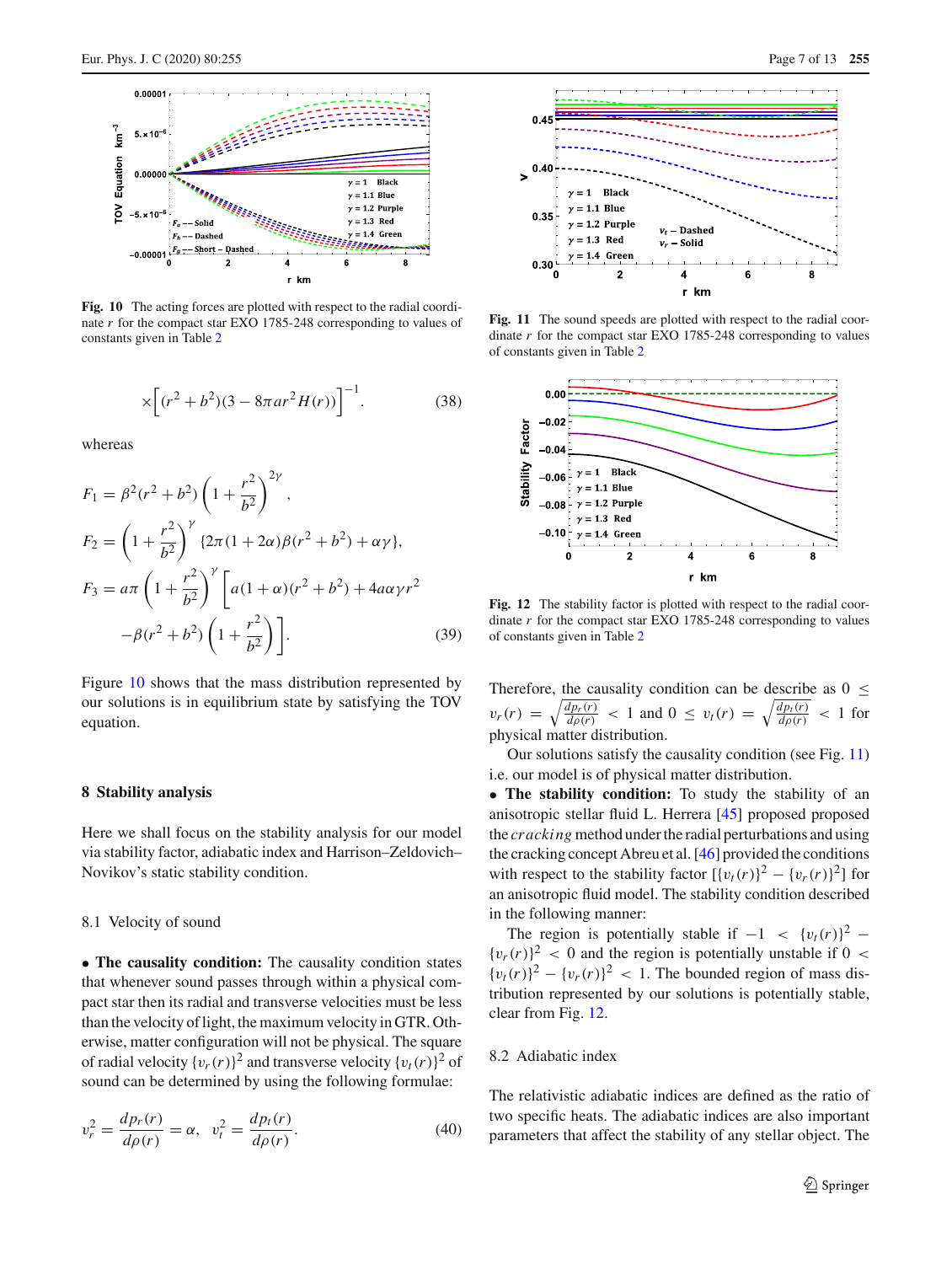

<span id="page-7-2"></span>**Fig. 13** The adiabatic indexes are plotted with respect to the radial coordinate *r* for the compact star EXO 1785-248 corresponding to values of constants given in Table [2](#page-9-1)

relativistic adiabatic indices are defined as [\[47](#page-11-43)]:

$$
\Gamma_r(r) = \frac{\rho(r) + p_r(r)}{p_r(r)} \frac{dp_r(r)}{d\rho(r)},\tag{41}
$$

$$
\Gamma_t(r) = \frac{\rho(r) + p_t(r)}{p_t(r)} \frac{dp_t(r)}{d\rho(r)}.\tag{42}
$$

For a stable Newtonian sphere  $\Gamma_r(r) > 4/3$  and  $\Gamma_r(r) = 4/3$ is the condition for a neutral equilibrium proposed by Bondi [\[48](#page-11-44)]. This condition changes for a relativistic isotropic sphere due to the regenerative effect of pressure, which renders the sphere more unstable.

The value of adiabatic index  $\Gamma_r(r)$  is more than 4/3 for our solutions, shown in Fig. [13](#page-7-2) and hence stable.

# <span id="page-7-0"></span>8.3 Harrison–Zeldovich–Novikov's static stability condition

Harrison et al. [\[49\]](#page-12-0) and Zeldovich–Novikov [\[42](#page-11-38)] proposed that any fluid configuration is stable if the mass and surface radius of star are increasing with respect to the central density i.e.  $\frac{\partial M(\rho_c)}{\partial \rho_c} > 0$  and  $\frac{\partial \bar{R}(\rho_c)}{\partial \rho_c} > 0$ , whereas the mass and surface radius of star are decreasing with respect to the central density i.e.  $\frac{\partial M(\rho_c)}{\partial \rho_c} < 0$  and  $\frac{\partial R(\rho_c)}{\partial \rho_c} < 0$  for unstable fluid configuration.

For our model, the mass and surface radius are obtained as the function of central density in following forms

$$
M(\rho_c) = \frac{4}{3}\pi \rho_c R^3 H(R),
$$
\n(43)

$$
R(\rho_c) = b \left[ \left( \frac{\alpha \rho_c}{\beta} \right)^{\frac{1}{\gamma}} - 1 \right]^{\frac{1}{2}}, \tag{44}
$$

Therefore

$$
\frac{\partial M(\rho_c)}{\partial \rho_c} = \frac{4}{3}\pi R^3 H(R) > 0,
$$
\n(45)



<span id="page-7-3"></span>Fig. 14 The mass function is plotted with respect to the central density  $\rho_c$  for the compact star EXO 1785-248 corresponding to values of constants given in Table [2](#page-9-1)



<span id="page-7-4"></span>Fig. 15 The surface radius is plotted with respect to the central density  $\rho_c$  for the compact star EXO 1785-248 corresponding to values of constants given in Table [2](#page-9-1)

$$
\frac{\partial R(\rho_c)}{\partial \rho_c} = \frac{b}{2\gamma \rho_c} \left(\frac{\alpha \rho_c}{\beta}\right)^{\frac{1}{\gamma}} \left[\left(\frac{\alpha \rho_c}{\beta}\right)^{\frac{1}{\gamma}} - 1\right]^{-\frac{1}{2}}
$$
\n
$$
> 0. \tag{46}
$$

The mass  $M(\rho_c)$  and radius  $R(\rho_c)$  are increasing with respect to the central density  $\rho_c$  (see Figs. [14,](#page-7-3) [15\)](#page-7-4) i.e.  $\partial M(\rho_c)$  $\frac{dI(\rho_c)}{\partial \rho_c} > 0$  and  $\frac{\partial R(\rho_c)}{\partial \rho_c} > 0$ , which ensure that our presented stellar configuration is stable under the static stability criterion.

## <span id="page-7-1"></span>**9 Moment of inertia and equation of state**

For a uniformly rotating star with angular velocity  $\Omega$ , the moment of inertia is given by Lattimer and Prakash [\[13\]](#page-11-11)

$$
I = \frac{8\pi}{3} \int_0^R r^4 (\rho + p_r) e^{(\lambda - \nu)/2} \frac{\bar{\omega}}{\Omega} dr \tag{47}
$$

where, the rotational drag  $\bar{\omega}$  satisfy the Hartle's equation [\[50\]](#page-12-1)

$$
\frac{d}{dr}\left(r^4j\,\frac{d\bar{\omega}}{dr}\right) = -4r^3\bar{\omega}\,\frac{dj}{dr}.\tag{48}
$$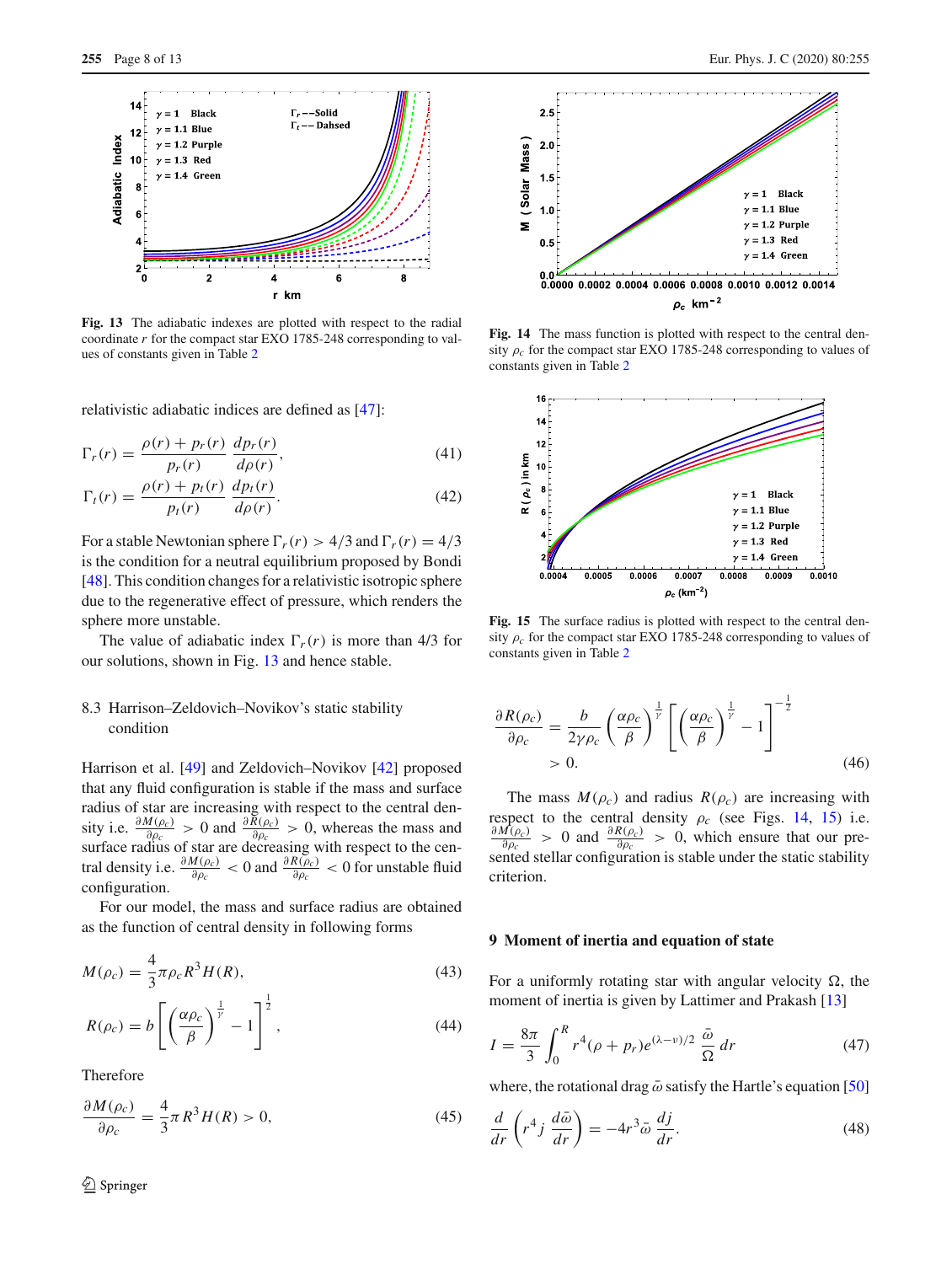

<span id="page-8-1"></span>**Fig. 16** The moment of inertia is plotted with respect to the mass *M* for  $b = 12.55$  km and  $B_g = 60$  MeV/fm<sup>3</sup>. The red dot represents  $(M, I_{max})$ and black dot *Mmax* , *I*

with  $j = e^{-(\lambda + \nu)/2}$  which has boundary value  $j(R) = 1$ . The approximate solution of moment of inertia *I* up to the maximum mass *Mmax* was given by Bejger and Haensel [\[51\]](#page-12-2) as

$$
I = \frac{2}{5} \left( 1 + x \right) M R^2,\tag{49}
$$

where parameter  $x = (M/R) \cdot \text{km}/M_{\odot}$ . For the solutions we have plotted mass vs *I* in Fig. [16,](#page-8-1) that shows as  $\gamma$  increases, the mass also increase and the moment of inertia increases till up to certain value of mass and then decreases. Comparing Figs. [16](#page-8-1) and [17,](#page-8-2) the mass corresponding to *Imax* is not equal to  $M_{max}$  from  $M-R$  diagram. In fact the mass corresponding to  $I_{max}$  is lower by few percent from the  $M_{max}$ . This happens to the EoSs without any strong high-density softening due to hyperonization or phase transition to an exotic state [\[52\]](#page-12-3). Using this graph we can estimate the maximum moment of inertia for a particular compact star or by matching the observed  $I$  with the  $I_{\text{max}}$  we can determine the validity of a model.

A rotating compact star can hold higher *Mmax* than nonrotating one. The mass relationship between static and rotating is given by (in the unit  $G = C = 1$ ) [\[53](#page-12-4)]

$$
M_{rot} = M_{stat} + \frac{1}{2}I\Omega^2.
$$
\n(50)

Due to centrifugal force, the radius at the equator increases as some factor as compare to the static one. Cheng and Harko [\[54](#page-12-5)] find out the approximate radius formulas for static and rotating stars as  $R_{rot}/R_{stat} \approx 1.626$ . Assuming the compact star is rotating in Kepler frequency  $\Omega_K = (GM_{stat}/R_{stat}^3)^{1/2}$ and on using the Cheng-Harko formula we have plotted the *M*–*R* for rotating and non-rotating (Fig. [18\)](#page-8-3).



<span id="page-8-2"></span>**Fig. 17** The mass is potted with respect to the surface radius *R* for the compact star EXO 1785-248 corresponding to values of constants given in Table [2](#page-9-1)



<span id="page-8-3"></span>**Fig. 18** The static mass and rotating mass are plotted with respect to the surface radius *R* for the compact star EXO 1785-248 corresponding to  $b = 12.55$  km and  $B_g = 60$  MeV/fm<sup>3</sup>

### <span id="page-8-0"></span>**10 Discussions and conclusion**

In this article, we have presented a unique anisotropic dark matter (DM) compact stars model. The interior solutions are determined by solving Einstein's field equations using the general form of the pseudo-isothermal density profile of DM and linear equation of state (EoS). To analyze our obtained solutions with respect to graphical representations we have considered the compact star EXO 1785-248 and throughout the paper, all the plots are drawn for that compact star. Moreover, we have demonstrated the numerical values of constants and all the physical parameters for the compact star EXO 1785-248 as well as other four well-know compact stars, namely Vela X-1, Cen X-3, LMC X-4 and 4U 1538-52 in tabular forms to compact our solutions.

Some of the key features of our solutions regarding the anisotropic stellar configuration formed by DM are as follows: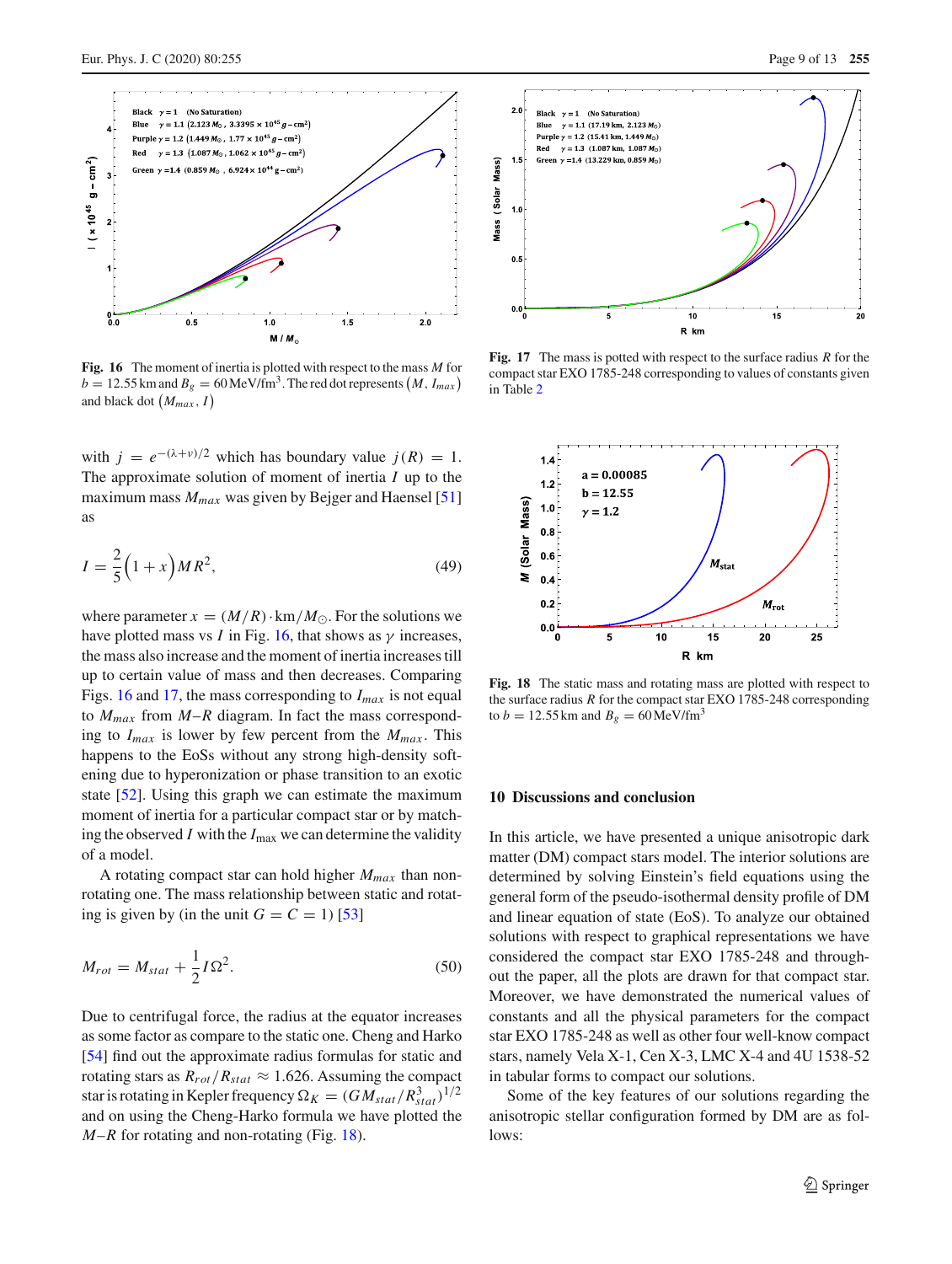<span id="page-9-2"></span>**Table 1** Numerical values of masses *M*, radii *R* and average density ρ*a*<sup>v</sup> for five well-known compact stars

| Compact stars | $R$ (km) | $M(M_{\odot})$ | Ref.                | $M$ (km) | $\rho_{av} = \frac{3M}{4\pi R^3}$ (g/cm <sup>3</sup> ) |
|---------------|----------|----------------|---------------------|----------|--------------------------------------------------------|
| EXO 1785-248  | 8.80     | 1.30           | Özel et al. (2009)  | 1.91958  | $6.134 \times 10^{14}$                                 |
| Vela X-1      | 9.56     | 1.77           | Rawls et al. (2011) | 2.61358  | $6.515 \times 10^{14}$                                 |
| $Cen X-3$     | 9.17     | 1.49           | Rawls et al. (2011) | 2.20013  | $6.214 \times 10^{14}$                                 |
| $LMC X-4$     | 8.30     | 1.04           | Rawls et al. (2011) | 1.53566  | $5.849 \times 10^{14}$                                 |
| 4U 1538-52    | 7.87     | 0.87           | Rawls et al. (2011) | 1.28464  | $5.740 \times 10^{14}$                                 |

<span id="page-9-1"></span>**Table 2** Numerical values of arbitrary assumed constants corresponding to the masses and radii of five well-known compact stars given in Table [1](#page-9-2) with  $B_g = 60 \text{ MeV/fm}^3$  and  $\gamma = 1, 1.1, 1.2, 1.3, 1.4$  respectively

| Compact stars |                                 |           | $\gamma=1$                        | $\gamma=1.1$                      | $\nu = 1.2$                       | $\nu = 1.3$                       | $\nu = 1.4$                       |
|---------------|---------------------------------|-----------|-----------------------------------|-----------------------------------|-----------------------------------|-----------------------------------|-----------------------------------|
|               | $\beta(10^{-5})$<br>$(km^{-2})$ | b<br>(km) | $a(10^{-4})\alpha$<br>$(km^{-2})$ | $a(10^{-4})\alpha$<br>$(km^{-2})$ | $a(10^{-4})\alpha$<br>$(km^{-2})$ | $a(10^{-4})\alpha$<br>$(km^{-2})$ | $a(10^{-4})\alpha$<br>$(km^{-2})$ |
| EXO 1785-248  | 7.9404                          | 12.55     | 8.6185 0.1374                     | 8.8298 0.1396                     | 9.0453 0.1418                     | 9.2651 0.1442                     | 9.4891 0.1465                     |
| Vela X-1      | 7.9404                          | 12.55     | 9.4987 0.1321                     | 9.7660 0.1345                     | 10.0395 0.1370                    | 10.3191 0.1395                    | 10.6051 0.1421                    |
| $Cen X-3$     | 7.9404                          | 12.55     | 8.8879 0.1370                     | 9.1213 0.1394                     | 9.3598 0.1418                     | 9.6033 0.1442                     | 9.8518 0.1467                     |
| $LMC X-4$     | 7.9404                          | 12.55     | 8.0250 0.1422                     | 8.2032 0.1443                     | 8.3845 0.1464                     | 8.5691 0.1485                     | 8.7570 0.1507                     |
| 4U 1538-52    | 7.9404                          | 12.55     | 7.7203 0.1433                     | 7.8767 0.1452                     | 8.0356 0.1471                     | 8.1972 0.1491                     | 8.3613 0.1511                     |

## <span id="page-9-0"></span>10.1 Graphical aspect

- The energy density is positively finite within the star, monotonically decreasing in nature and free from the singularity, shown in Fig. [2.](#page-3-0) The value of scalar curvature is finite i.e. the solution is non-singular and as expected it is monotonic decreasing in nature (Fig. [8\)](#page-4-4).
- From the profiles of radial and transverse pressures in Fig. [3](#page-3-1) we have found that the pressures are positive, finite within the star. The radial pressure is decreasing in nature against the radial coordinate *r* and vanishes at the surface. Moreover,  $p_r(r) = p_t(r)$  at the centre of the stellar object whereas  $p_t(r) - p_r(r) > 0$  i.e. the anisotropic factor is positive and increasing in  $0 < r \le R$  (see Fig. [5\)](#page-3-3) and hence the force  $\frac{2\Delta(r)}{r}$  due to anisotropy is pointing outward (see Fig. [10\)](#page-6-3) i.e. able to construct more compact object. Also, the Fig. [4](#page-3-2) indicates that the equation of state parameters are in  $0 \leq \omega_r(r), \omega_t(r) \leq 1$ , which suggests that our solutions representing matter distribution is physical.
- The profiles of mass function (Fig. [6\)](#page-4-2) suggest that it is regular, positive and monotonically increasing in nature. The compactness parameter is positive and increasing in nature (see Fig. [6\)](#page-4-2). Also, the compactness parameter for our presented solutions satisfied the Buchdahl condition, (See Table [2\)](#page-9-1).
- All the energy conditions are satisfied by our solutions (see Fig. [9\)](#page-5-2) i.e. our solutions represent the physically possible matter configuration.
- The final state of any anisotropic compact star always is in equilibrium state by satisfying the general Tolman–

Oppenheimer–Volkoff (TOV) equation. The obtained solutions satisfied the TOV equation, clear from Fig. [10](#page-6-3) where hydrostatic, anisotropic forces act in outward direction and gravitational force acts in inward direction. Therefore, our solutions represent equilibrium matter distribution.

- We have analyzed the stability situation through the stability factor, adiabatic index and Harrison–Zeldovich– Novikov's static stability condition : (a) For our model, we have  $-1 < \{v_t(r)\}^2 - \{v_r(r)\}^2 < 0$  (see Fig. [12\)](#page-6-5) i.e. the model is potentially stable also the causality condition hold good(see Fig. [11\)](#page-6-4) (b) The obtained adiabatic index  $\Gamma_r(r) > \frac{4}{3}$  (see Fig. [13\)](#page-7-2), which indicates the stable configuration. (c) The mass and surface radius of the stellar object increases with increase of the central density and hence the static stability condition hold good and also the mass of stelar configuration is proportional to its central density, obvious from Figs. [14](#page-7-3) and [15.](#page-7-4)
- The maximum masses resulting from the solutions with respect to the parameter  $\gamma$  are also demonstrated in Fig. [17](#page-8-2) showing that the maximum mass increases with decrease in the value of  $\gamma$ . For  $\gamma = 1$ , one can't determine the maximum mass and maximum moment of inertia as there is no saturation in mass.
- The comparative  $M-R$  graph for static and rotating configuration (see Fig. [18\)](#page-8-3) signifies that the *Mrot* is slightly higher than *Mstat* , however, both the maximum mass lie within  $3.2M_{\odot}$  i.e. Rhoades–Ruffini limit [\[55\]](#page-12-6).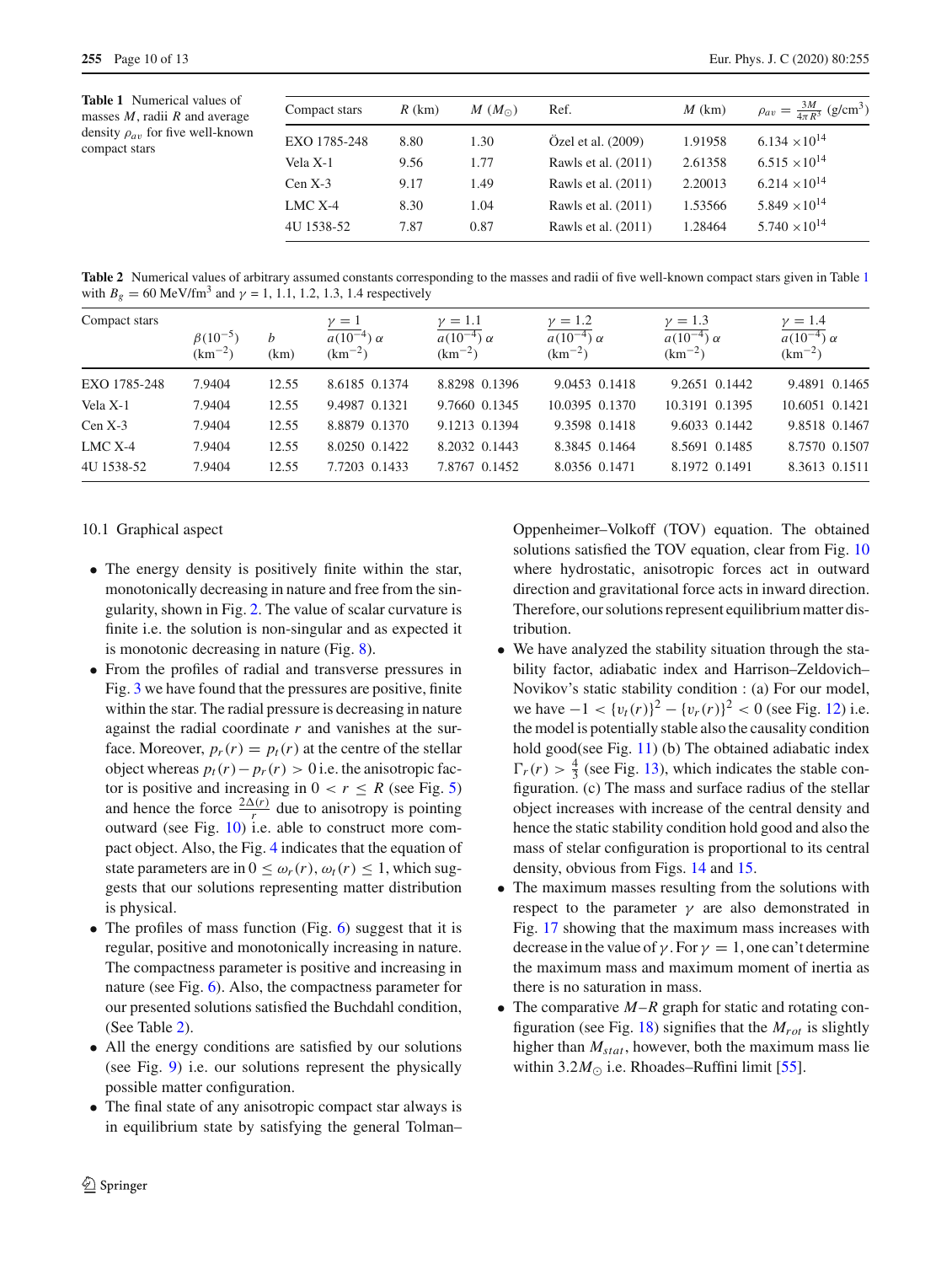<span id="page-10-0"></span>**Table 3** Numerical values of central density ρ*c*, surface density ρ*<sup>s</sup>* , cental pressure *pc*, surface redshift  $z_s$  and surface compactness parameter *u<sup>s</sup>* for five well-known compact stars corresponding to  $B_g = 60 \text{ MeV/fm}^3$  and  $\gamma = 1, 1.1, 1.2, 1.3$  and 1.4,

respectively (**From above to below**)

| $\gamma=1$     |                                            |                                                         |                                        |                 |                      |                                                               |
|----------------|--------------------------------------------|---------------------------------------------------------|----------------------------------------|-----------------|----------------------|---------------------------------------------------------------|
| Compact stars  | $\rho_c\ (10^{15})$<br>$(g/cm^3)$          | $\rho_s(10^{14})$<br>$(g/cm^3)$                         | $p_c(10^{34})$<br>$(g \text{ cm}^2)$   | $z_s$           | $u_s = \frac{2M}{R}$ | Buchdahl limit                                                |
| EXO 1785-248   | 1.161                                      | 7.783                                                   | 4.7264                                 | 0.3319          | 0.4363               | $< \frac{8}{9}$                                               |
| Vela X-1       | 1.280                                      | 8.0968                                                  | 5.5781                                 | 0.4854          | 0.5468               |                                                               |
| Cen X-3        | 1.197                                      | 7.805                                                   | 5.1323                                 | 0.3866          | 0.4798               | $\begin{array}{r} < \frac{8}{9} \\ < \frac{8}{9} \end{array}$ |
| LMC X-4        | 1.081                                      | 7.5206                                                  | 4.2046                                 | 0.2599          | 0.3700               | $\frac{8}{9}$<br>$\lt$                                        |
| 4U 1538-52     | 1.039                                      | 7.464                                                   | 3.7802                                 | 0.2185          | 0.3265               | $< \frac{8}{9}$                                               |
| $\gamma=1.1$   |                                            |                                                         |                                        |                 |                      |                                                               |
| Compact stars  | $\rho_c (10^{15})$<br>$(g/cm^3)$           | $\rho_s (10^{14})$<br>(dyne/cm <sup>2</sup> )           | $p_c\ (10^{34})$<br>$(g \text{ cm}^2)$ | $z_s$           | $u_s = \frac{2M}{R}$ | Buchdahl limit                                                |
| EXO 1785-248   | 1.189                                      | 7.661                                                   | 5.3115                                 | 0.3319          | 0.4363               | $< \frac{8}{9}$                                               |
| Vela X-1       | 1.316                                      | 7.952                                                   | 6.2894                                 | 0.4854          | 0.5468               | $< \frac{8}{9}$                                               |
| $Cen X-3$      | 1.229                                      | 7.675                                                   | 5.7767                                 | 0.3866          | 0.4798               | $< \frac{8}{9}$                                               |
| LMC X-4        | 1.105                                      | 7.414                                                   | 4.7152                                 | 0.2599          | 0.3700               | $< \frac{8}{9}$                                               |
| 4U 1538-52     | 1.061                                      | 7.367                                                   | 4.2318                                 | 0.2185          | 0.3265               | $< \frac{8}{9}$                                               |
| $\gamma = 1.2$ |                                            |                                                         |                                        |                 |                      |                                                               |
| Compact stars  | $\rho_c$ (10 <sup>15</sup> )<br>$(g/cm^3)$ | $\rho_s$ (10 <sup>14</sup> )<br>(dyne/cm <sup>2</sup> ) | $p_c(10^{34})$<br>$(g \text{ cm}^2)$   | $\mathcal{Z}_S$ | $u_s = \frac{2M}{R}$ | Buchdahl limit                                                |
| EXO 1785-248   | 1.218                                      | 7.540                                                   | 5.9204                                 | 0.3319          | 0.4363               | $< \frac{8}{9}$                                               |
| Vela X-1       | 1.352                                      | 7.809                                                   | 7.0340                                 | 0.4854          | 0.5468               | $< \frac{8}{9}$                                               |
| Cen X-3        | 1.261                                      | 7.546                                                   | 6.4494                                 | 0.3866          | 0.4798               | $\frac{8}{9}$<br>$\lt$                                        |
| LMC X-4        | 1.294                                      | 7.307                                                   | 5.2445                                 | 0.2599          | 0.3700               | $< \frac{8}{9}$                                               |
| 4U 1538-52     | 1.082                                      | 7.271                                                   | 4.6986                                 | 0.2185          | 0.3265               | $< \frac{8}{9}$                                               |
| $\gamma = 1.3$ |                                            |                                                         |                                        |                 |                      |                                                               |
| Compact stars  | $\rho_c\ (10^{15})$<br>$(g/cm^3)$          | $\rho_s(10^{14})$<br>$(g/cm^3)$                         | $p_c(10^{34})$<br>$(g \text{ cm}^2)$   | $z_s$           | $u_s = \frac{2M}{R}$ | Buchdahl limit                                                |
| EXO 1785-248   | 1.248                                      | 7.421                                                   | 6.5542                                 | 0.3319          | 0.4363               | $< \frac{8}{9}$                                               |
| Vela X-1       | 1.390                                      | 7.668                                                   | 7.8134                                 | 0.4854          | 0.5468               | $\frac{8}{9}$<br>$\lt$                                        |
| $Cen X-3$      | 1.294                                      | 7.418                                                   | 7.1515                                 | 0.3866          | 0.4798               | $\frac{8}{9}$<br>$\lt$                                        |
| LMC X-4        | 1.154                                      | 7.202                                                   | 5.7935                                 | 0.2599          | 0.3700               | $< \frac{8}{9}$                                               |
| 4U 1538-52     | 1.104                                      | 7.175                                                   | 5.1813                                 | 0.2185          | 0.3265               | $< \frac{8}{9}$                                               |
| $\gamma = 1.4$ |                                            |                                                         |                                        |                 |                      |                                                               |
| Compact stars  | $\rho_c$ (10 <sup>15</sup> )<br>$(g/cm^3)$ | $\rho_s$ (10 <sup>14</sup> )<br>$(g/cm^3)$              | $p_c(10^{34})$<br>$(g \text{ cm}^2)$   | $\mathcal{Z}_S$ | $u_s = \frac{2M}{R}$ | Buchdahl limit                                                |
| EXO 1785-248   | 1.278                                      | 7.302                                                   | 7.2138                                 | 0.3319          | 0.4363               | $< \frac{8}{9}$                                               |
| Vela X-1       | 1.428                                      | 7.528                                                   | 8.6294                                 | 0.4854          | 0.5468               | $\frac{8}{9}$<br>$\lt$                                        |
| Cen X-3        | 1.327                                      | 7.291                                                   | 7.8842                                 | 0.3866          | 0.4798               | $\frac{8}{9}$<br>$\lt$                                        |
| LMC X-4        | 1.180                                      | 7.100                                                   | 6.3628                                 | 0.2599          | 0.3700               | $\frac{8}{9}$<br>$\lt$                                        |
| 4U 1538-52     | 1.126                                      | 7.080                                                   | 5.6801                                 | 0.2185          | 0.3265               | $< \frac{8}{9}$                                               |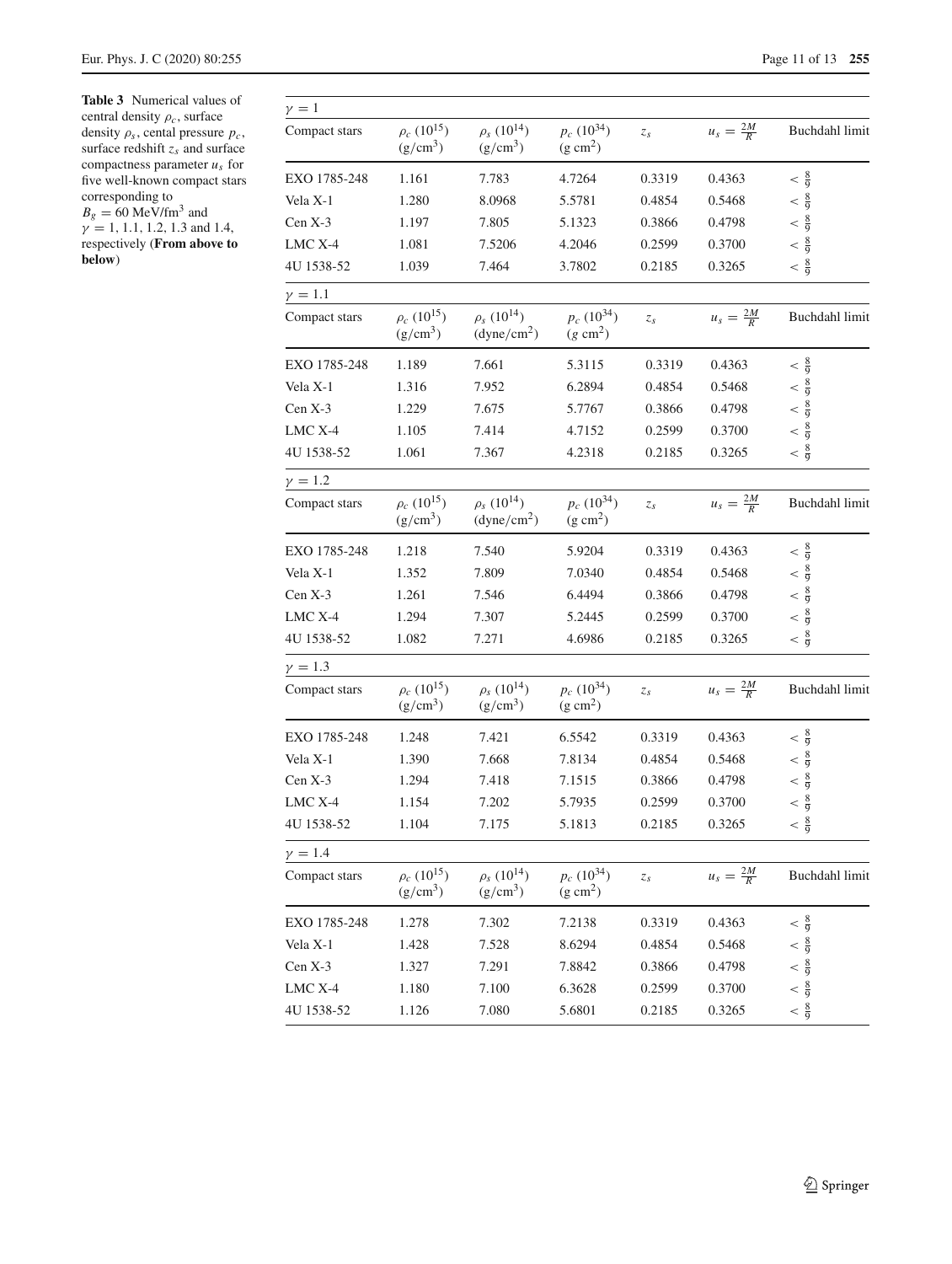### <span id="page-11-34"></span>10.2 Numerical aspect

We have also calculated the numerical values of central density, surface density, central pressure, compactness parameter and surface redshift in Table [3](#page-10-0) corresponding to the numerical values of constants in Table [2](#page-9-1) for the five well-known compact stars given in Table [1.](#page-9-2) Table [3](#page-10-0) shows that the central and surface densities both are of order  $10^{14}$  g/cm<sup>3</sup> for all five compact stars. Also, these values are well-fitted with the average density given in Table [1.](#page-9-2) The numerical values of central pressure are of order  $10^{34}$  dyne/cm<sup>2</sup> for all five compact stars corresponding to  $\gamma = 1, 1.1, 1.2, 1.4$  and 1.4 (see Table [3\)](#page-10-0). The values of surface redshift  $z_s = z(r = R)$ is independent of  $\gamma =$  as it depends only on *M* and *R*. Further, all the values of  $z_s$  are within the range suggested by the Ref. [\[56\]](#page-12-7). The surface values of compactness parameter  $u_s = u(r = R) = \frac{2M}{R}$  are also not dependent on  $\gamma$  for each fluid configuration. Moreover, all the values of  $u_s < \frac{8}{9}$ , the Buchdahl limit [\[57\]](#page-12-8), follows from Table [3.](#page-10-0) For  $\gamma = 1$  the *M*–*I* behavior has no saturation points and therefore can't determine the *Imax* .

Finally, all these results prevail that our proposed model can be used to describe the interior of anisotropic stellar fluid sphere.

**Acknowledgements** Farook Rahaman would like to thank the authorities of the Inter-University Centre for Astronomy and Astrophysics, Pune, India for providing the research facilities. Nayan Sarkar and Susmita Sarkar are grateful to CSIR (Grand No.-09/096(0863)/2016-EMR-I.) and UGC (Grant No.: 1162/(sc)(CSIR-UGC NET , DEC 2016)), Govt. of India for financial support respectively. FR is also thankful to DST-SERB, Govt. of India and RUSA 2.0, Jadavpur University for financial support.

**Data Availability Statement** This manuscript has no associated data or the data will not be deposited. [Authors' comment: We have not used any data in this paper. The graphs content in the article was generated analytically and numerically using Mathematica.]

**Open Access** This article is licensed under a Creative Commons Attribution 4.0 International License, which permits use, sharing, adaptation, distribution and reproduction in any medium or format, as long as you give appropriate credit to the original author(s) and the source, provide a link to the Creative Commons licence, and indicate if changes were made. The images or other third party material in this article are included in the article's Creative Commons licence, unless indicated otherwise in a credit line to the material. If material is not included in the article's Creative Commons licence and your intended use is not permitted by statutory regulation or exceeds the permitted use, you will need to obtain permission directly from the copyright holder. To view a copy of this licence, visit [http://creativecomm](http://creativecommons.org/licenses/by/4.0/) [ons.org/licenses/by/4.0/.](http://creativecommons.org/licenses/by/4.0/) Funded by SCOAP<sup>3</sup>.

#### **References**

<span id="page-11-0"></span>1. S.M. Faber, J.S. Gallagher, ARA & A **17**, 135 (1979)

- 2. V.C. Rubin, W.K. Ford Jr., N. Thonnard, Astrophys. J. **238**, 471 (1980)
- <span id="page-11-1"></span>3. A. Bosma, Astrophys. J. **86**, 1825 (1981)
- <span id="page-11-2"></span>4. G. Bertone, D. Hooper, J. Silk, Phys. Rep. **405**, 279 (2005)
- <span id="page-11-3"></span>5. V. Barger, F. Halzen, D. Hooper, C. Kao, Phys. Rev. D **65**, 075022 (2002)
- <span id="page-11-4"></span>6. J.L. Feng, Annu. Rev. Astron. Astrophys. **48**, 495 (2010)
- <span id="page-11-5"></span>7. C. Kouvaris, Phys. Rev. D **77**, 023006 (2008)
- <span id="page-11-6"></span>8. I. Goldman, S. Nussinov, Phys. Rev. D **40**, 3221 (1989)
- <span id="page-11-7"></span>9. G. Bertone, M. Fairbairn, Phys. Rev. D **77**, 043515 (2008)
- <span id="page-11-8"></span>10. M. McCullough, M. Fairbairn, Phys. Rev. D **81**, 083520 (2010)
- <span id="page-11-10"></span>11. J.R. Oppenheimer, G.M. Volkoff, Phys. Rev. **55**, 374 (1939)
- <span id="page-11-9"></span>12. A. de Lavallaz, M. Fairbairn, Phys. Rev. D **81**, 123521 (2010)
- <span id="page-11-11"></span>13. J.M. Lattimer, M. Prakash, Phys. Rep. **442**, 109 (2007)
- <span id="page-11-12"></span>14. E. Witten, Phys. Rev. D **30**, 272 (1984)
- <span id="page-11-13"></span>15. A.V. Olinto, Phys. Lett. B **192**, 71 (1987)
- 16. M.L. Olesen, J. Madsen, Phys. Rev. D **49**, 2698 (1994)
- <span id="page-11-14"></span>17. A. Bhattacharyya et al., Phys. Rev. C **74**, 065804 (2006)
- <span id="page-11-15"></span>18. M.A. Perez-Garcia, J. Silk, J.R. Stone, Phys. Rev. Lett. **105**, 141101 (2010)
- <span id="page-11-16"></span>19. G. Narain, J.S. Bielich, I.N. Mishustin, Phys. Rev. D **74**, 063003 (2006)
- <span id="page-11-17"></span>20. O. Bertolami, J. Paramos, Phys. Rev. D **72**, 123512 (2005)
- <span id="page-11-18"></span>21. I. Lopes, G. Panotopoulos, Phys. Rev. D **97**, 024030 (2018)
- <span id="page-11-19"></span>22. Z. Rezaei, Astropart. Phys. **101**, 1 (2018)
- <span id="page-11-20"></span>23. Z. Rezaei, Int. J. Mod. Phys. D **16**, 1950002 (2018)
- <span id="page-11-21"></span>24. G. Panotopoulos, I. Lopes, Phys. Rev. D **96**, 023002 (2017)
- <span id="page-11-22"></span>25. X.Y. Li, F.Y. Wang, K.S. Cheng, J. Cosmol. Astropart. Phys. A **031** (2012)
- <span id="page-11-23"></span>26. P. Ciarcelluti, F. Sandin, Phys. Lett. B **695**, 19 (2011)
- <span id="page-11-24"></span>27. J. Ellis, G. Hutsi, K. Kannike, L. Marzola, M. Raidal, Phys. Rev. D **97**, 123007 (2001)
- <span id="page-11-25"></span>28. S.S. Yazadjiev, Phys. Rev. D **83**, 127501 (2011)
- <span id="page-11-26"></span>29. S.C. Leung, M.C. Chu, L.M. Lin, Phys. Rev. D **84**, 107301 (2011) 30. S.C. Leung, M.C. Chu, L.M. Lin, K.W. Wong, Phys. Rev. D **87**,
- <span id="page-11-27"></span>123506 (2013) 31. D. Hadjimichef et al., Astron. Nachr. **338**, 1079 (2017)
- <span id="page-11-29"></span><span id="page-11-28"></span>32. L. Herrera, N.O. Santos, Phys. Rep. **286**, 53 (1997)
- <span id="page-11-30"></span>33. N. Itoh, Prog. Theor. Phys. **44**, 291 (1970)
- <span id="page-11-31"></span>34. A.R. Bodmer, Phys. Rev. D **4**, 1601 (1971)
- <span id="page-11-32"></span>35. P. Bhar, M.H. Murad, N. Pant, Astrophys. Space Sci. **359**, 13 (2015)
- 36. A. Das, F. Rahaman, B.K. Guha, S. Ray, Eur. Phys. J. C **76**, 654 (2016)
- 37. D. Deb, F. Rahaman, S. Ray, B.K. Guha, J. Cosmo, Astropart. Phys. **03**, 044 (2018)
- <span id="page-11-33"></span>38. D. Deb, B.K. Guha, F. Rahaman, S. Ray, Phys. Rev. D **97**, 084026 (2018)
- <span id="page-11-35"></span>39. F. Rahaman, S. Ray, A.K. Jafry, K. Chakraborty, Phys. Rev. D **82**, 104055 (2010)
- <span id="page-11-36"></span>40. S.M. Kent, Astrophys. J. **91**, 1301 (1986)
- <span id="page-11-37"></span>41. M. Spano, M. Marcelin, P. Amram, C. Carignan, B. Epinat, O. Hernandez, Mon. Not. R. Astron. Soc. **383**, 297 (2008)
- <span id="page-11-38"></span>42. Zeldovich, Ya.B., Novikov, I.D.: Relativistic Astrophysics, vol. 1: Stars and Relativity. University of Chicago Press, Chicago (1971)
- <span id="page-11-39"></span>43. S.W. Hawking, G.F.R. Ellis, *The Large Scale Structure of Space-Time* (Cambridge University Press, Cambridge, 1973)
- <span id="page-11-40"></span>44. R.M. Wald, *General Relativity* (University of Chicago Press, Chicago, 1984)
- <span id="page-11-41"></span>45. L. Hererra, Phys, Let. A **165**, 206 (1992)
- <span id="page-11-42"></span>46. H. Abreu, H. Hernandez, L.A. Nunez, Class. Quantum Gravity **24**, 4631 (2007)
- <span id="page-11-43"></span>47. R. Chan, L. Herrera, N.O. Santos, Mon. Not. R. Astron. Soc. **265**, 533 (1993)
- <span id="page-11-44"></span>48. H. Bondi, Proc. R. Soc. Lond. A **281**, 39 (1964)